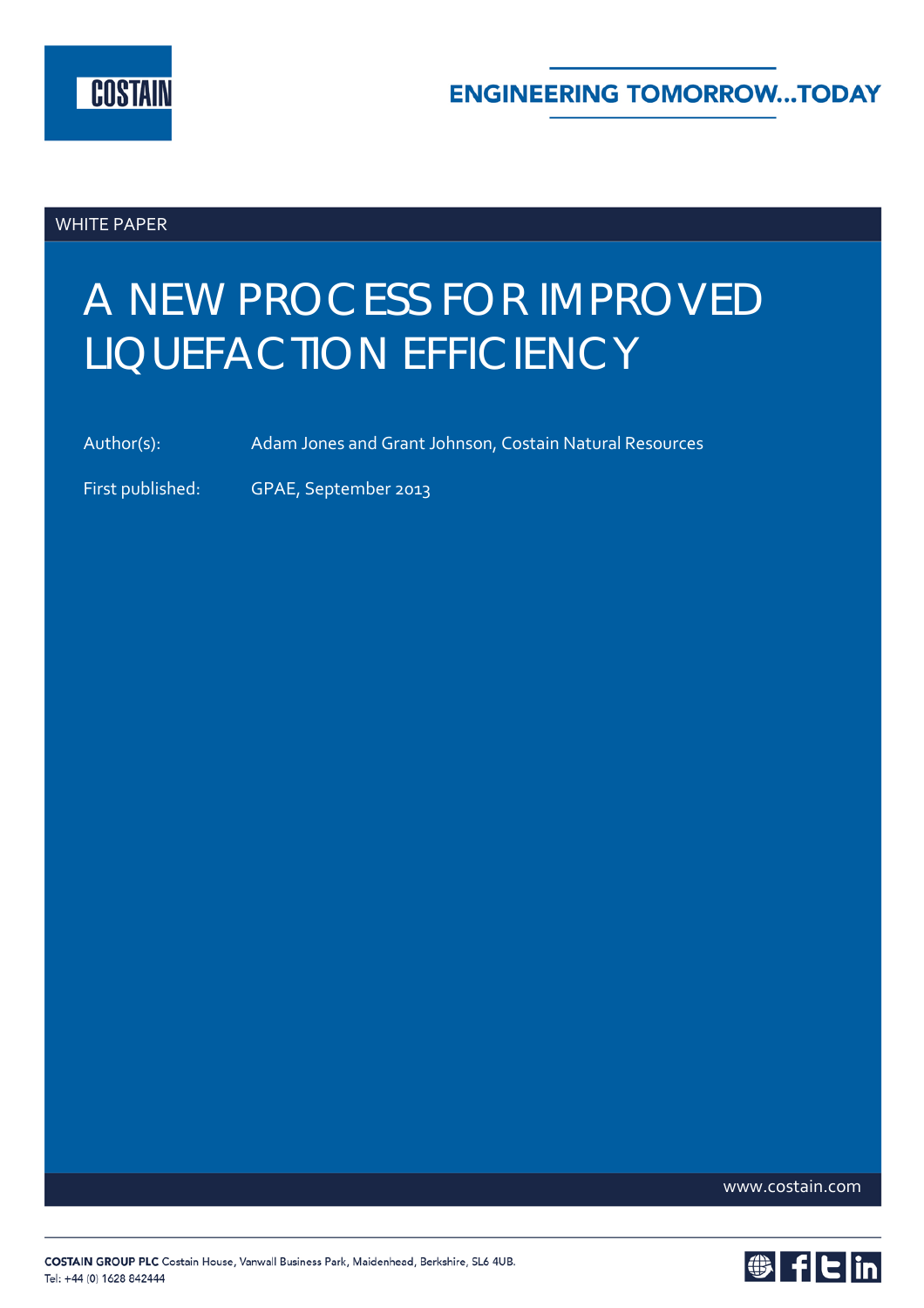## **A New Process for Improved Liquefaction Efficiency**

Adam Jones and Grant Johnson, Costain Natural Resources Division

## **Abstract**

Liquefied Natural Gas (LNG) production plants need to operate with low specific power consumption (per unit of LNG) to maximize LNG production and plant profitability. Specific power is a key parameter; but for small scale at ~0.05 million tonnes per annum (mtpa) onshore LNG plants, and more recently for floating LNG (FLNG) plants even up to around 1 to 3 mtpa; safety, reliability and operability can outweigh liquefaction efficiency in selection of optimal technology. Even so, maximizing LNG production is important for all liquefaction plants so high liquefaction efficiency is valuable.

Liquefaction efficiency depends on several parameters, some of which are fixed and some of which can be optimized by the process designer. Increasing feed gas pressure increases LNG production, and operating pressure is one of the most important parameters that can be optimised in process design.

Heavy hydrocarbons are normally required to be removed to avoid freezing (possibly along with natural gas liquids (NGL)) and typically the feed gas pressure has to be limited to less than about 50 bar to permit NGL extraction and for liquid product to be separated from the feed gas. This extraction often limits the maximum available pressure for liquefaction and hence the efficiency and performance of the liquefaction process.

This paper describes a new process that removes the limitation imposed by extraction pressure as the feed gas can be conditioned for hydrocarbon liquids removal and subsequently increased in pressure as an integrated part of the liquefaction process. The process combines simplicity and operational performance with improved liquefaction efficiency, via a minor but novel adaption of a conventional liquefaction process. It provides valuable performance benefits for floating LNG and small onshore liquefaction plants that require removal of heavier hydrocarbons prior to liquefaction. It uses well-proven, conventional and reliable equipment to ensure high availability. Costain has patent applications for this liquefaction technology in the US, Europe and Australia.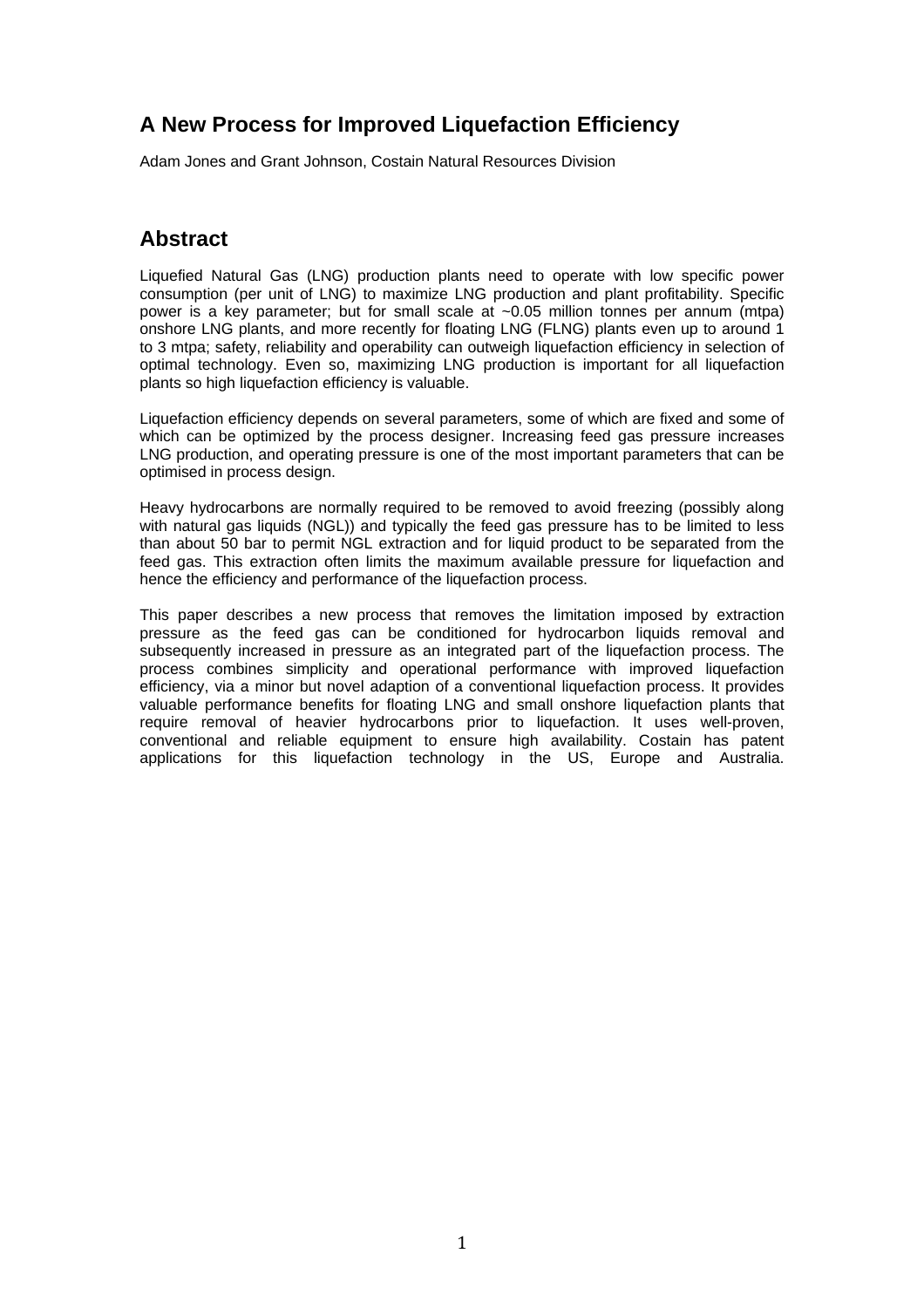## **Introduction**

Processes for the liquefaction of natural gas involve condensing the natural gas to produce a liquid for storage and transportation at atmospheric pressure. It is widely accepted that optimising feed gas pressure is important for maximising the performance of liquefaction processes. Liquefaction efficiency is improved at higher pressures, with a practical upper limit of approximately 75 bar due to limitations in the mechanical design of heat exchange equipment.

Typically the natural gas fed to the liquefaction processes comprises greater than 80% methane, together with small amounts of ethane, propane and butane. Heavier hydrocarbons (C5+) including aromatics such as benzene, toluene, ethylbenzene and xylene have the potential to freeze in the liquefaction process and as such are typically removed upstream of the liquefaction plant. Water and  $CO<sub>2</sub>$  must also be removed to prevent their freezing in the liquefaction plant. In some cases deeper hydrocarbon removal is also used to recover a saleable natural gas liquid (NGL) product in addition to a condensate product. This may be done to increase revenue, or to adjust LNG composition to avoid it being too rich and therefore having a heating value that is too high.

In some process configurations, the removal process may be combined with the liquefaction process through the use of an integrated scrubbing column. In this case, the liquefaction process operating pressure is limited by the critical pressure of the gas, which is typically 50 to 55 bar. Alternatively, heavy hydrocarbon removal may be carried out in a separate upstream treatment facility, particularly if producing NGL. In this case, the pressure of the feed gas to the liquefaction plant can be boosted through the use of a feed gas compressor.

In this paper, a new process [Ref. 1] is presented that, through a modification of an established, proven turbo-expander based liquefaction process, provides a way to compensate for this loss of feed gas pressure without using an additional compressor and driver. The process is of particular interest in FLNG due to its inherent safety (using nitrogen refrigerant) and simple operation.

By boosting the feed gas pressure, the efficiency of the liquefaction process is increased, and so greater LNG production is possible for a given refrigeration cycle compressor driver. This is of benefit to project economics as power is constrained by the output of a particular compressor driver or a particular power generation configuration.

## **The Dual Nitrogen Expander Process**

The dual nitrogen expander process serves as a basis for the improved process presented in this paper. The dual nitrogen expander process is widely used for the cryogenic liquefaction of industrial gases and for small scale LNG production up to around 0.05 mtpa, and has been recognised as strong choice for FLNG even at 1 to 3 mtpa, representing an excellent balance between safety, operability and project economics [Ref. 2, 3, 4]. It has a number of advantages well suited to offshore and floating applications. These include:

- Use of proven and well understood technology
- High inherent safety level (as there is no flammable refrigerant inventory)
- Relatively low complexity
- Small footprint and low weight
- Not affected by vessel motion due to the use of a single phase gaseous refrigerant
- Capability to handle changes in feed gas composition and pressure
- High availability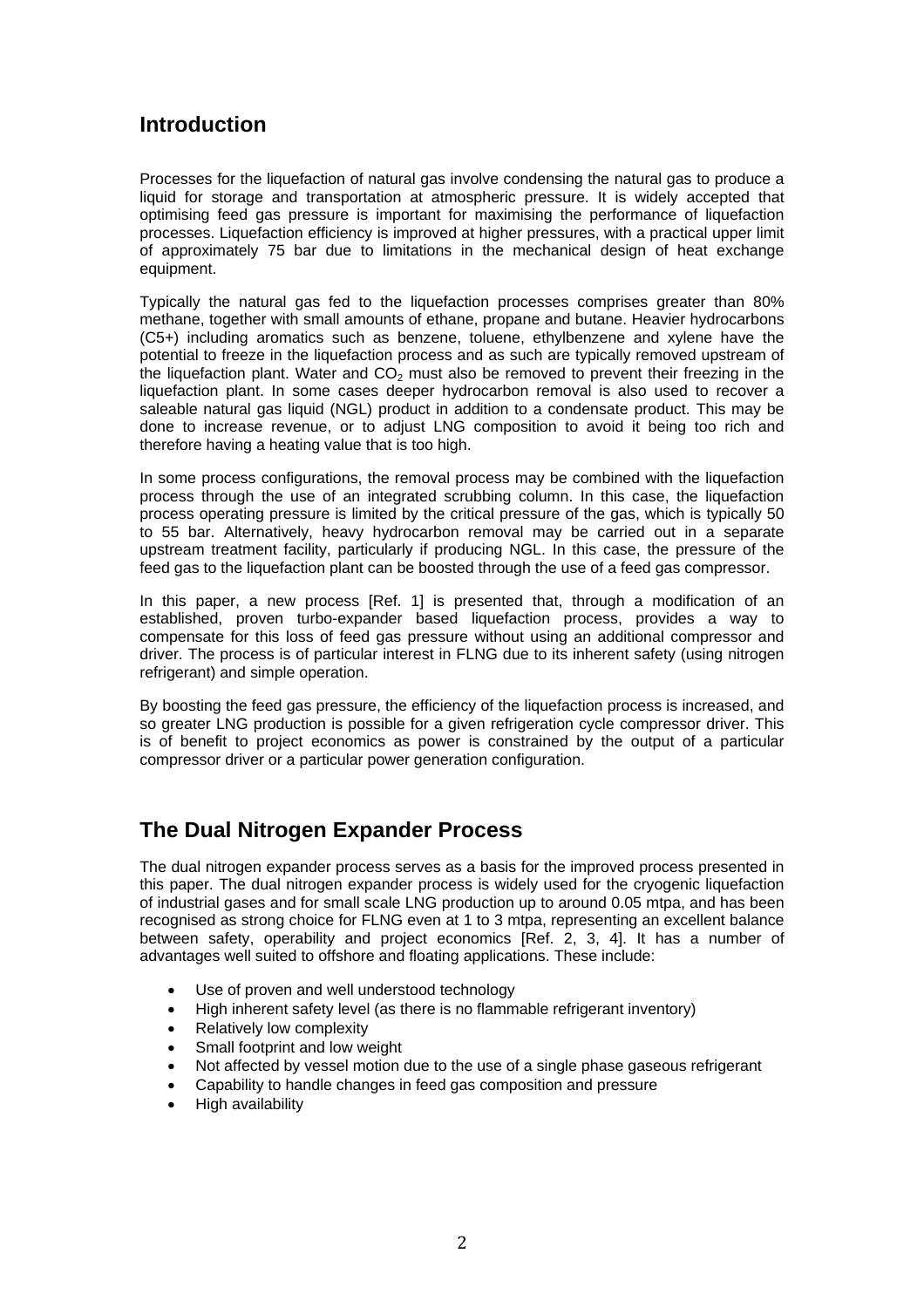Although well suited to small applications, nitrogen expander cycles are not suitable for largescale onshore applications. An exception is the efficient use of nitrogen expander cycles in the sub-cooling of LNG in very large trains.

Figure 1 shows an example of a typical dual nitrogen expander process. This process is described below.





## **Liquefaction Feed**

The liquefaction feed gas is fed to a multi-stream heat exchanger. Heat transfer against cold nitrogen refrigerant produces a condensed and sub-cooled liquid product. This sub-cooled liquid stream is let down to storage pressure, across a valve or liquid expander, and flash gas is separated from the produced LNG.

## **Nitrogen Cycle**

The refrigeration to produce the LNG product stream is provided by a dual nitrogen turboexpander refrigeration cycle. Returning nitrogen is compressed in the cold and warm expander brake compressors, which are driven by the warm and cold expanders respectively. The compressed nitrogen is cooled before being fed to cycle compressor, incorporating interand after-coolers (typically against air or water) to produce a high-pressure nitrogen stream, which is fed to the liquefaction heat exchanger, in which heat is exchanged with the returning cold nitrogen.

A portion of the nitrogen is expanded at a higher temperature in the warm expander, and returned to the liquefaction heat exchanger. The remainder of the nitrogen is expanded at a lower temperature in the cold expander, and the resulting expanded, low-pressure streams are rewarmed, providing refrigeration.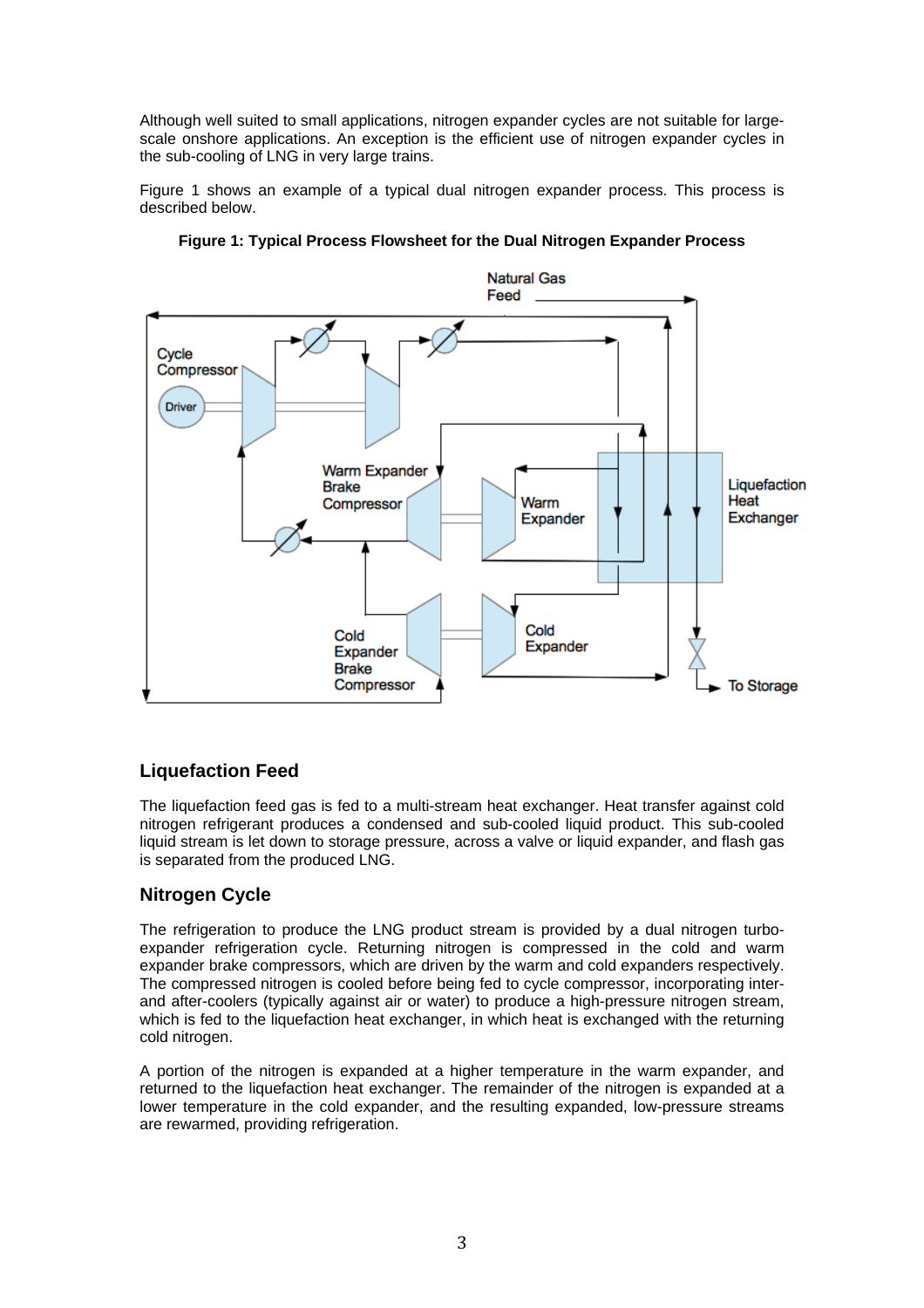## **Improving Efficiency**

As previously stated, boosting the feed gas pressure is beneficial to the efficiency of the liquefaction process.

This process adapts the dual nitrogen process described above, through the use of part of the power from work-expansion of the refrigerant to drive a feed gas compressor. This is in contrast to the conventional dual nitrogen expander process, in which this power is used to boost the refrigerant pressure. Figure 2 shows a dual nitrogen expander flowsheet, which has been modified in this way.

Although this modification reduces the power available to boost the refrigerant pressure, the increased feed gas pressure results in a net improvement in specific power and hence LNG production for a given driver. While the use of a separate feed gas compressor would also result in an increase in liquefaction efficiency, this would require an additional machine, and additional cost. The increase in footprint and weight is also a significant disadvantage for offshore and floating processes.



**Figure 2: Flowsheet for the Improved Process with Integrated Feed Gas Compression** 

In explaining the reasons for the increase in liquefaction performance, it is helpful to consider the temperature-enthalpy curve for the process.

Figure 3 shows a typical composite temperature-enthalpy curve for the dual-nitrogen expander process, with a feed gas pressure of 35 bar. The gradient of the curves is equal to the product of the mass flow and the heat capacity. In cryogenic processes, it is very important to minimise the temperature difference between the hot & cold streams, as low temperature driving forces reduce thermodynamic losses and increase process efficiency, albeit at the expense of additional heat transfer area. It is therefore advantageous to match the curve of the hot and the cold curves as closely as possible.

The curved region on the temperature-enthalpy curve for the hot composite corresponds to the region of natural gas condensation in the process. Once the gas is fully condensed and starts to sub-cool, the temperature-enthalpy relationship again becomes linear.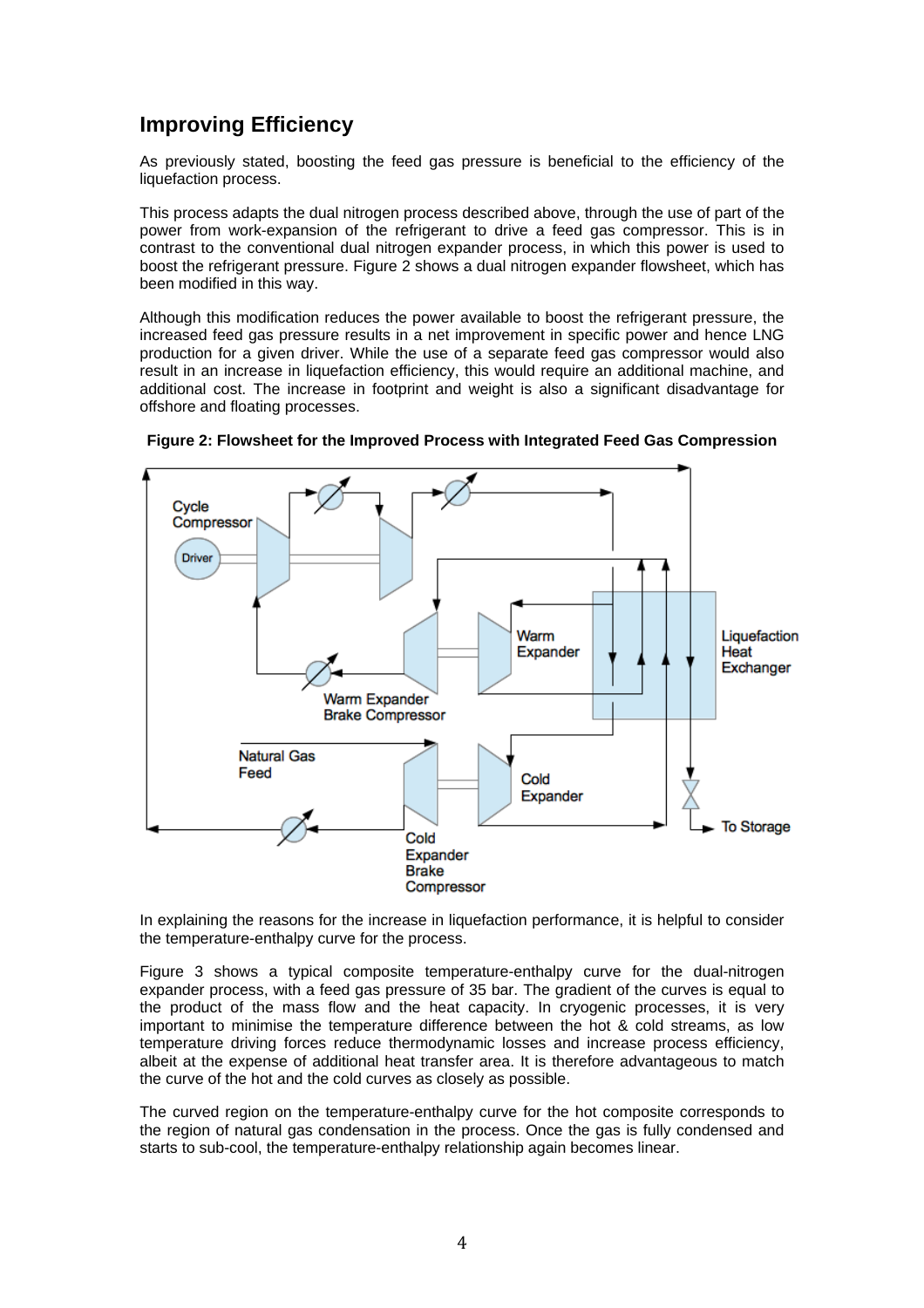Increasing the feed gas to the liquefaction process to 75 bar results in the composite temperature-enthalpy curves given in Figure 4, with a noticeably straighter curve, allowing a closer match between the hot and cold composites.

At higher pressure, the warm expander inlet temperature is also higher, which increases the specific power recovery from the expander.



**Figure 3: Temperature-Enthalpy Curve for the Dual-Nitrogen Expansion Process at 35 bar** 

**Figure 4: Temperature-Enthalpy Curve for the Dual-Nitrogen Expansion Process at 75 bar**

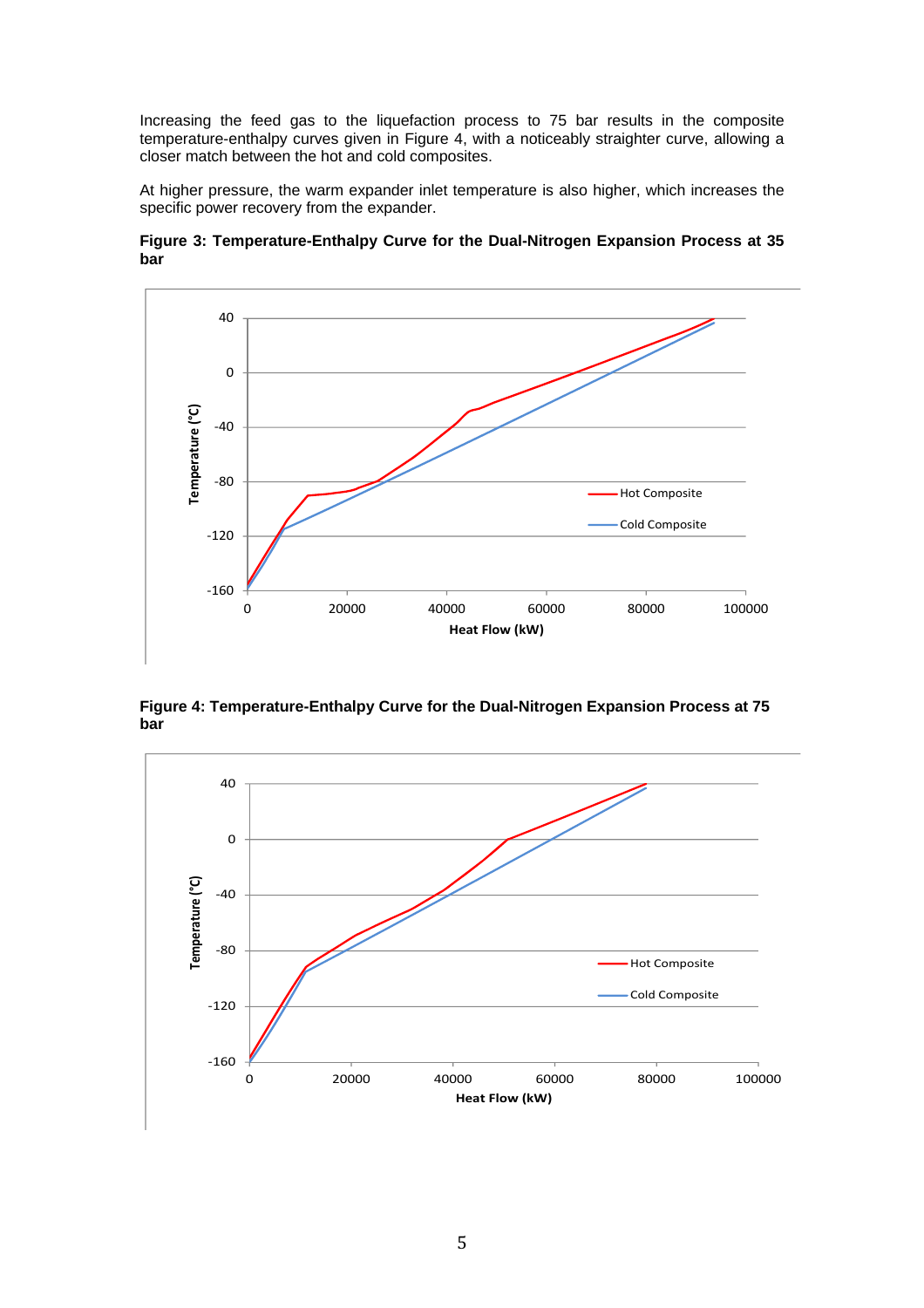# **Case Study**

### **Basis**

The performance of the improved process has been evaluated by process simulation. This case study considers a dual nitrogen expander liquefaction process with an upstream treatment process incorporating water,  $CO<sub>2</sub>$  and heavy hydrocarbon removal. The upstream treatment process will typically need to remove benzene to < 1 ppm.

Three configurations for the liquefaction process have been considered:

- A. No feed gas compression; the liquefaction process operates at the outlet pressure from the upstream hydrocarbon removal process (flowsheet as per Figure 1);
- B. Flowsheet as per Figure 1, modified to include additional feed gas compression provided by a stand-alone feed gas compressor (and additional driver) on the feed gas inlet stream;
- C. Integrated feed compression as per the improved process flowsheet in Figure 2.

In configurations A and B, the power recovered from the turbo-expanders is used for nitrogen cycle compression. In cases B and C, the feed gas is compressed to 75 bar prior to entry to the liquefaction heat exchanger.

Two upstream pressures are considered, 35 bar and 50 bar, and the performance figures for each of the three configurations with each of the two pressures are given below.

Other assumptions used in the comparison are as follows:

- The LNG product is sub-cooled such that 5 mol% is flashed on let down to storage pressure (1.05 bar) across a valve (the use of a liquid expander would allow for further power recovery and reduced subcooling requirement and/or less flash gas production).
- There is a 1% loss in turbo-expander power transmitted to expander brake compressor
- Refrigeration cycle compressor polytropic efficiency taken as 85%
- Warm and cold expander-brake compressor polytropic efficiencies taken as 82%
- Warm and cold liquefaction cycle expander isentropic efficiencies taken as 82%
- Compressor interstage/after-cooler outlet streams cooled to 40°C
- The nitrogen refrigerant is compressed to 60 bar
- A minimum temperature approach of  $3^{\circ}C$  is used in the liquefaction heat exchangers
- Specific power calculated by dividing the sum of the cycle and feed gas compressor duties by the LNG production rate.
- Annual facility uptime assumed to be 95%

For all cases, the gas composition at the inlet to the liquefaction process is given in Table A.

#### **Table A: Gas Composition at Liquefaction Process Inlet**

| <b>Component</b> | Mol % |
|------------------|-------|
| Nitrogen         | 0.25  |
| Methane          | 94.78 |
| Ethane           | 2.42  |
| Propane          | 1.51  |
| <b>Butane</b>    | 0.98  |
| Pentane          | 0.06  |
| Benzene          | 0.00  |
| C6+              | 0.00  |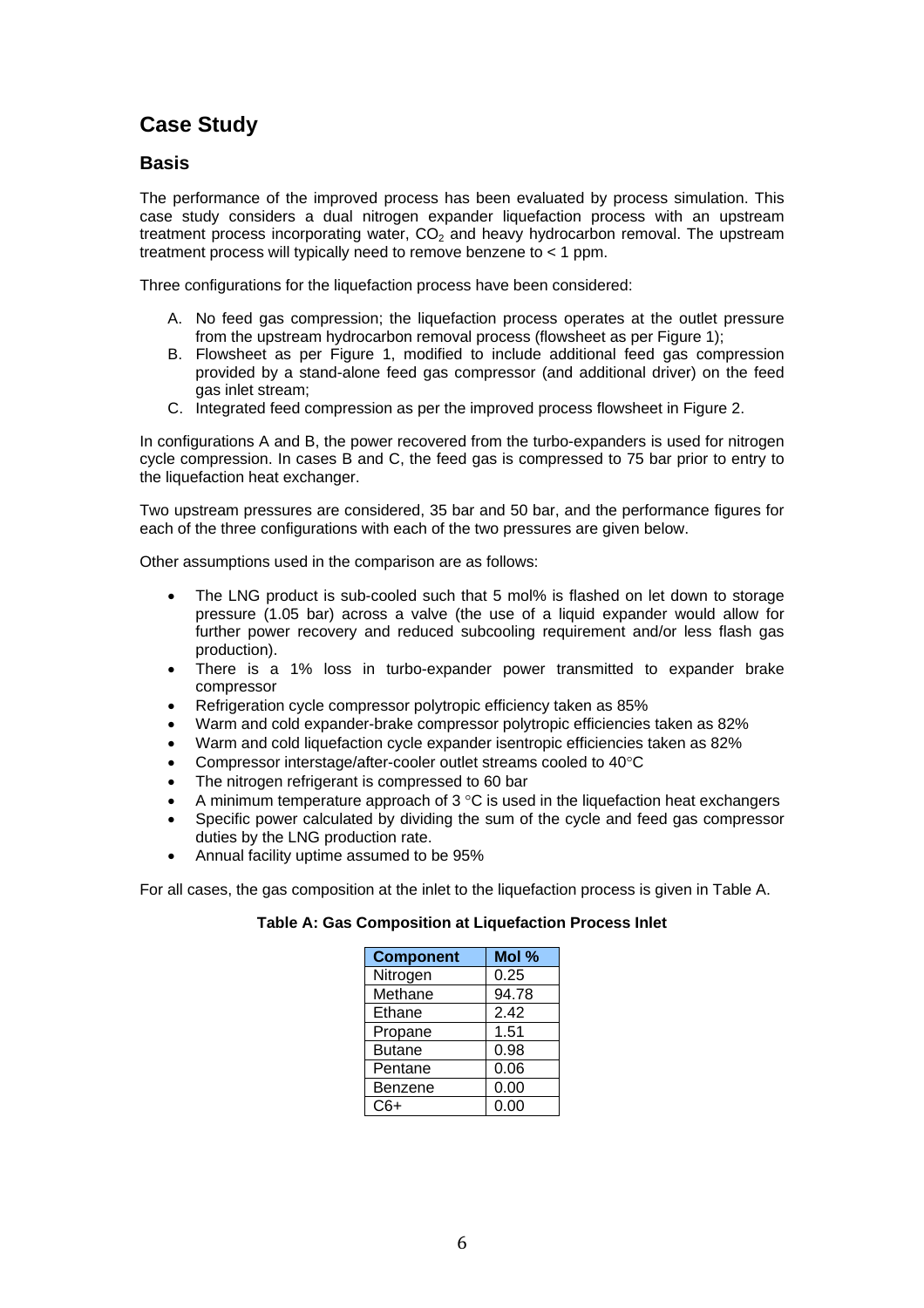# **Results and Discussion**

Tables B and C, show the relative efficiency of each configuration for each of the two simulation pressures, for a nominal 1 mtpa liquefaction train.

|                              | <b>Units</b> | <b>Config. A</b>  | <b>Config. B</b>  | <b>Config. C</b> |
|------------------------------|--------------|-------------------|-------------------|------------------|
| <b>Cycle Compressor Duty</b> | <b>MW</b>    | 58.1              | 49.8              | 55.1             |
| Feed Gas Compressor Duty     | <b>MW</b>    | N/A               | 5.2               | N/A              |
| <b>Total Power Input</b>     | <b>MW</b>    | 58.1              | 55.0              | 55.1             |
| <b>LNG Production</b>        | mtpa         | 1.0               | 1.0               | 1.0              |
| <b>Specific Power</b>        | kWh/kg       | 0.484             | 0.457             | 0.459            |
| % of Config A Specific Power |              | 100               | 94.8              | 94.6             |
| Warm Expander Power          | <b>MW</b>    | 30.8              | 29.9              | 29.9             |
| <b>Cold Expander Power</b>   | <b>MW</b>    | 7.1               | 7.1               | 7.1              |
|                              |              | (boosting $N_2$ ) | (boosting $N_2$ ) | (boosting feed)  |

#### **Table B: Simulation Results with Liquefaction Inlet Pressure of 35 bar, nominal 1 mtpa**

#### **Table C: Simulation Results with Liquefaction Inlet Pressure of 50 bar, nominal 1 mtpa**

|                              | <b>Units</b> | <b>Config. A</b>  | <b>Config. B</b>  | <b>Config. C</b> |
|------------------------------|--------------|-------------------|-------------------|------------------|
| <b>Cycle Compressor Duty</b> | <b>MW</b>    | 54.5              | 49.7              | 52.3             |
| Feed Gas Compressor Duty     | <b>MW</b>    | N/A               | 2.6               | N/A              |
| <b>Total Power Input</b>     | <b>MW</b>    | 54.5              | 52.3              | 52.3             |
| <b>LNG Production</b>        | mtpa         | 1.0               | 1.0               | 1.0              |
| <b>Specific Power</b>        | kWh/kg       | 0.454             | 0.435             | 0.435            |
| % of Config A Specific Power |              | 100               | 95.8              | 95.8             |
| Warm Expander Power          | <b>MW</b>    | 31.1              | 29.9              | 29.9             |
| <b>Cold Expander Power</b>   | <b>MW</b>    | 7.1               | 7.1               | 7.1              |
|                              |              | (boosting $N_2$ ) | (boosting $N_2$ ) | (boosting feed)  |

These figures demonstrate a decrease in specific power of 4 to 5% when the feed gas pressure is boosted. The lower the upstream feed gas pressure, the greater the benefit that can be derived. Configuration C, the improved process flowsheet, gives the equivalent performance to Configuration B, but without the increase in equipment count, complexity, weight and footprint that would result from the installation of an additional compressor/driver.

Applying the specific power figures calculated from the 50 bar case and applying these to a typical train size with a compressor driver of 45 MW gives the results shown in Table D.

#### **Table D: LNG Production for a 45 MW Cycle**

| Cycle Compressor Power: 45 MW |              |                 |                 |                 |
|-------------------------------|--------------|-----------------|-----------------|-----------------|
|                               | <b>Units</b> | <b>Config 1</b> | <b>Config 2</b> | <b>Config 3</b> |
| <b>Specific Power</b>         | kWh/ka       | 0.454           | 0.435           | 0.435           |
| <b>Specific Power</b>         | MW/mtpa      | 54.5            | 52.3            | 52.3            |
| <b>LNG Production</b>         | mtpa         | 0.825           | 0.861           | 0.861           |
| Increase in production        | mtpa         | -               | 0.036           | 0.036           |

The results in Table D show that an extra 36,000 tonnes of LNG could be produced annually for a 45 MW refrigeration train if the feed pressure was boosted from 50 bar to 75 bar. For a two-train facility this equates to approximately an extra LNG cargo per year, with a value of approximately US\$17 million, based on US\$10 per mmbtu. For the 35 bar case, the additional LNG production would be higher still.